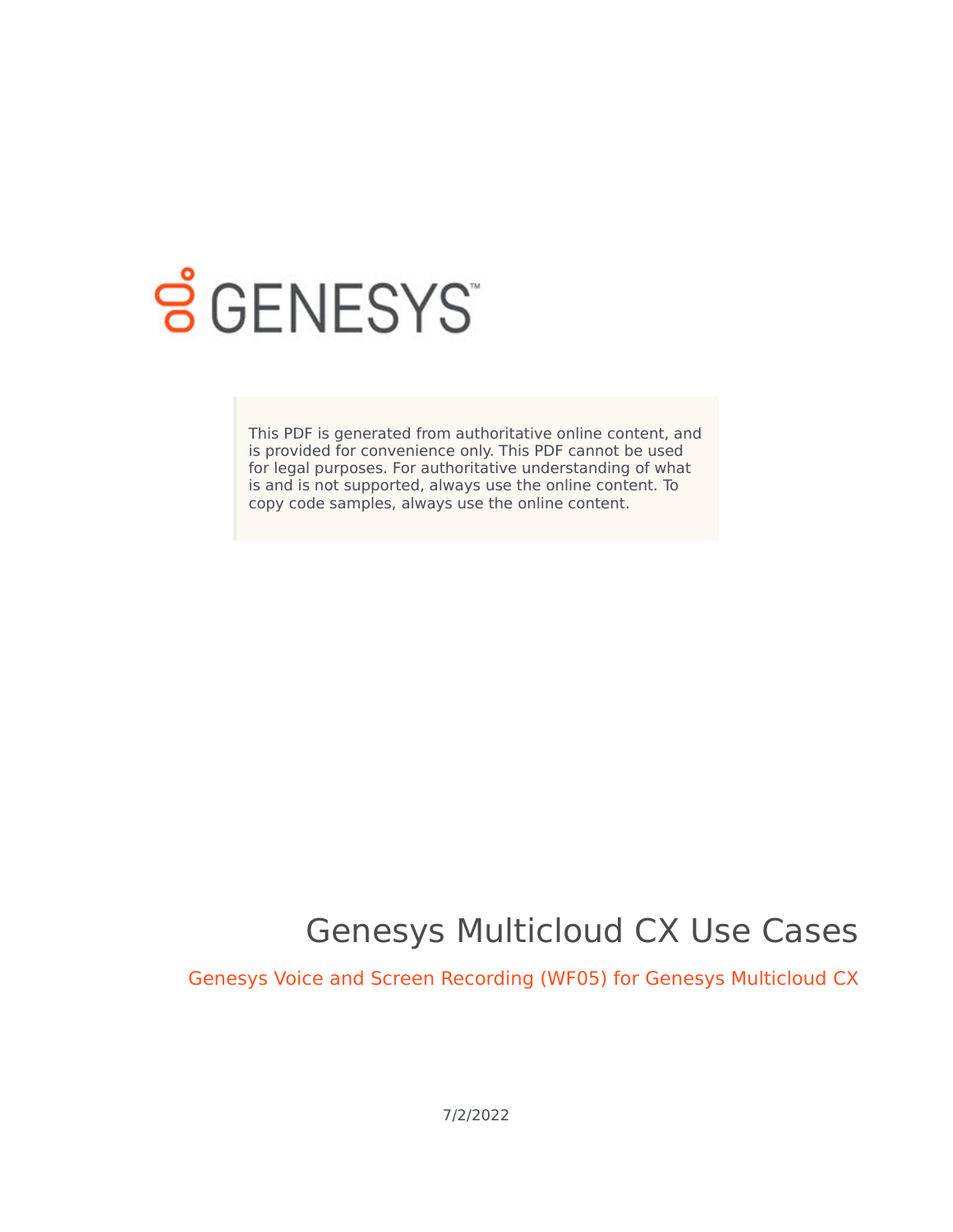#### Record voice and screen interactions

## <span id="page-1-0"></span>What's the challenge?

You need to meet contact center compliance and quality needs, within budget and strategy. When complete voice and screen recordings are too expensive, complicated or don't fit your technology vision, that exposes you to unnecessary costs and risks.

### <span id="page-1-1"></span>What's the solution?

Get end-to-end interaction recordings by capturing calls and screen activity. Genesys Voice and Screen Recording, already available on your Genesys Customer Experience platform, is simple and cost-effective to add, use and manage. Boost quality, reduce risk and help the contact center improve performance.

## Contents

- 1 [What's the challenge?](#page-1-0)
- 2 [What's the solution?](#page-1-1)
- 3 [Use Case Overview](#page-2-0)
	- 3.1 [Story and Business Context](#page-2-1)
	- 3.2 [Use Case Benefits\\*](#page-2-2)
	- 3.3 [Summary](#page-2-3)
- 4 [Use Case Definition](#page-2-4)
	- 4.1 [Business Flow](#page-2-5)
	- 4.2 [Business and Distribution Logic](#page-4-0)
- 5 [User Interface & Reporting](#page-5-0) 
	- 5.1 [Agent UI](#page-5-1)
	- 5.2 [Reporting](#page-5-2)
- 6 [Customer-facing Considerations](#page-6-0)
	- 6.1 [Interdependencies](#page-6-1)
	- 6.2 [Document Version](#page-6-2)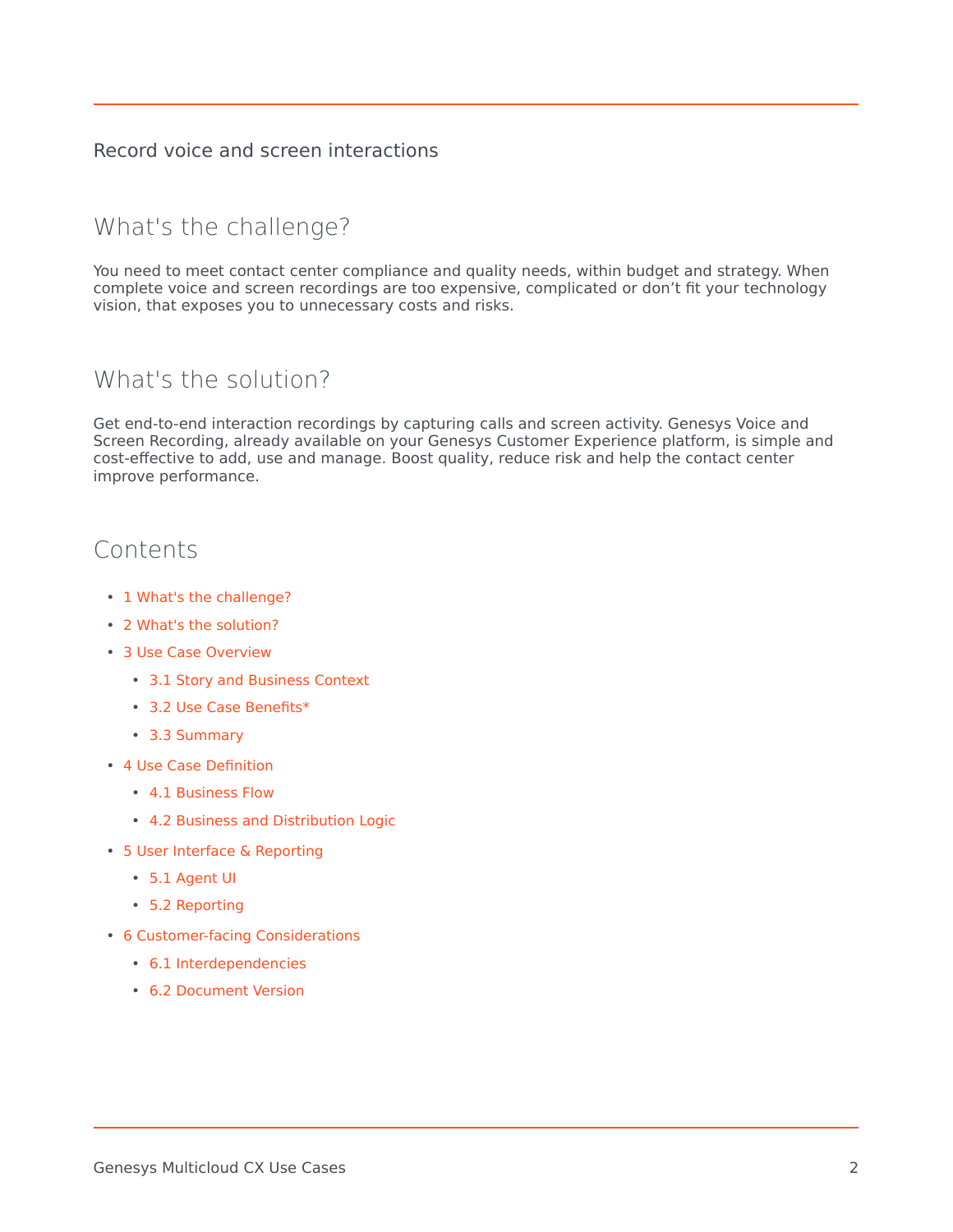## <span id="page-2-0"></span>Use Case Overview

#### <span id="page-2-1"></span>Story and Business Context

Recording calls and agent screens are important for quality management purposes. Simultaneous playback of recorded calls and agent screens helps to identify issues with agent efficiency, desktop applications, and to identify the training needs of each agent. This powerful solution enables the modern contact center to record the entire customer interaction, allowing the contact center to meet quality or regulatory compliance requirements. Genesys provides organizations with reliable, highquality recordings of both audio communications and related desktop screen activity.

This powerful solution enables the modern contact center to record the entire customer interaction, allowing the contact center to meet quality or regulatory compliance requirements. Genesys provides organizations with reliable, high-quality recordings of both audio communications and related desktop screen activity.

#### <span id="page-2-2"></span>Use Case Benefits\*

The following benefits are based on benchmark information captured from Genesys customers and may vary based on industry, lines of business or Genesys product line:

| <b>Use Case Benefits</b>    | <b>Explanation</b>                                                                                                                                                                               |
|-----------------------------|--------------------------------------------------------------------------------------------------------------------------------------------------------------------------------------------------|
| Reduced Deployment Costs    | Eliminate the need to purchase additional<br>hardware, software, and the associated<br>maintenance and support services through an<br>integrated approach with Genesys Interaction<br>Recording. |
| Reduced Penalties and Fines | Record 100 percent of calls with no lost calls,                                                                                                                                                  |

#### <span id="page-2-3"></span>Summary

100 percent voice recording of customer conversations for compliance and regulatory requirements, with a subselection of screens being recorded.

## <span id="page-2-4"></span>Use Case Definition

<span id="page-2-5"></span>Business Flow

#### **Business Flow Description**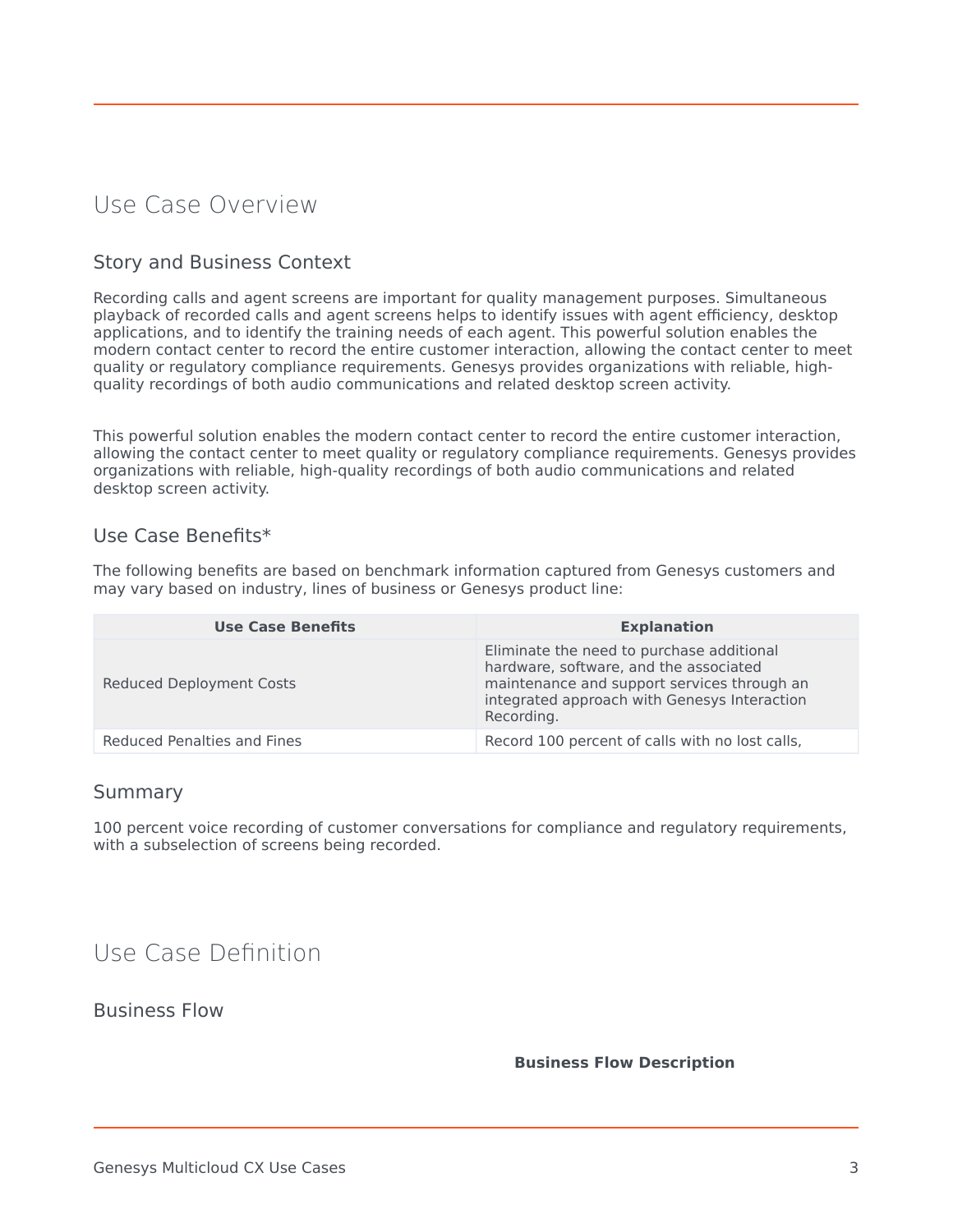- 1. Customer calls one of the service lines of the company.
- 2. The IVR announces that the call is going to be recorded.
- 3. The call is handled and routed to an agent following the logic of the Inbound Voice distribution strategy which is implemented for the Service Line. This can be one of the existing Inbound Voice use cases (please see the documents of these use cases for more detail). The Inbound Voice routing strategy isn't within the scope of this use case.
	- Based on a percentage, which is set in Genesys by the administrator, it's determined if the screen needs to be recorded.
- 4. Genesys Interaction Recording starts the voice recording.
	- If in Step 3b, it's determined that the screen needs to be recorded, Genesys starts screen recording when the agent answers the call.
- 5. The agent can answer the call from a single, dedicated desk within the site (product limitation).
	- The agent may (if enabled) pause/ resume the recording manually via the standard integration with Genesys Workspace when sensitive data needs to be entered. This pauses both voice and screen recording.
- 6. Customer or agent disconnects the call.
- 7. Genesys Interaction Recording stops the voice recording. Screen recording will be stopped after the ACW period has ended.
- 8. Genesys uploads the screen recording files to the central system immediately, or at configured intervals.
- 9. Genesys Interaction Recording combines audio and screen into single files.
- 10. Supervisor searches for, retrieves, and listens to a recording made by one of their agents.
- 11. Legal and Compliance officer checks the system for compliance and retrieves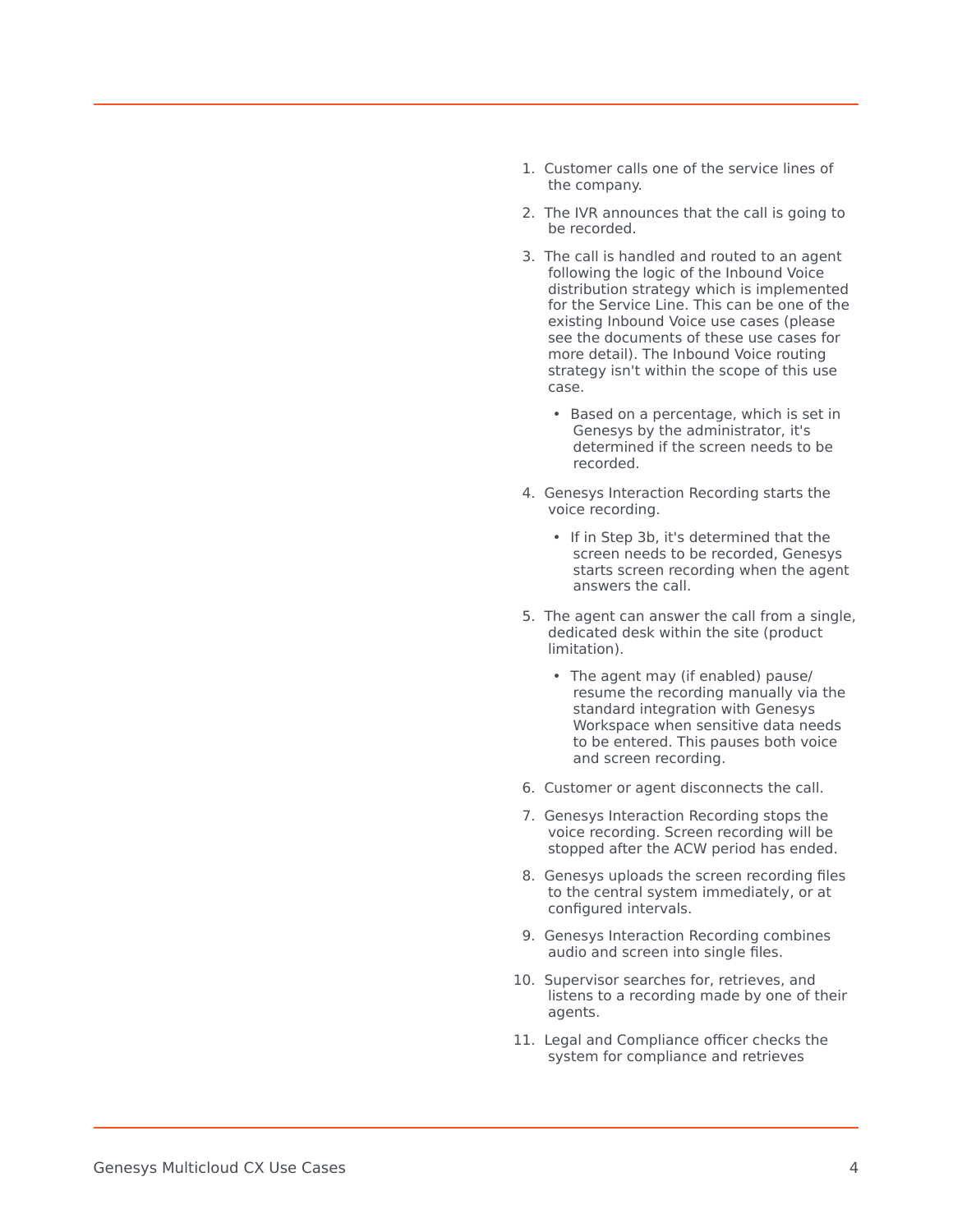recordings for legal purposes.

- 12. Quality Manager searches for, retrieves, and listens to recordings to use in agent evaluations.
- 13. Genesys Interaction Recording archives and purges recordings according to the rules configured.

#### <span id="page-4-0"></span>Business and Distribution Logic

Business Logic

#### Parameters and Business Rules

Details of the business flow described in the previous chapter depend on how the system will be set up for your environment. This chapter describes the options which are available and how the initial set up will be done for your environment by Genesys Professional Services within the scope of this Smart use case.

#### **Metadata**

Metadata are tags which will be added to the recording and allow precisely targeted interaction search and selection for evaluation and analysis. What data is available depend on the distribution logic implemented in your environment and will be defined with you during the implementation project. Genesys Professional Service configures up to 10 metadata elements within the scope of this use case.

#### **Archiving and Purging Criteria**

Recordings can be archived and / or purged from the system after a specified time. After recordings have been purged, they're no longer available for supervisors or compliance officers via the Genesys user interface. The corresponding policies will be configured during the set up of this use case. Within the scope of this use case, we set up one set of rules which are valid for all recorded calls. Archived files are not managed by GIR. It is the customer's responsibility to set up the life cycle policy of these archives and purge them after the life cycle period.

#### **Access Control**

Access control to recordings is managed by user roles and associated permissions as well as by the organizational hierarchy defined for the individual agents. The scope of this use case includes the default set of roles that can be provided upon request.

#### **Pause / Resume recording**

The ability for an agent to pause / resume a recording from his agent desktop is enabled or disabled based on customer requirements.

#### **Screen Recording Percentage**

Screen recording will be done for a percentage of calls only. The system will be set up with a fixed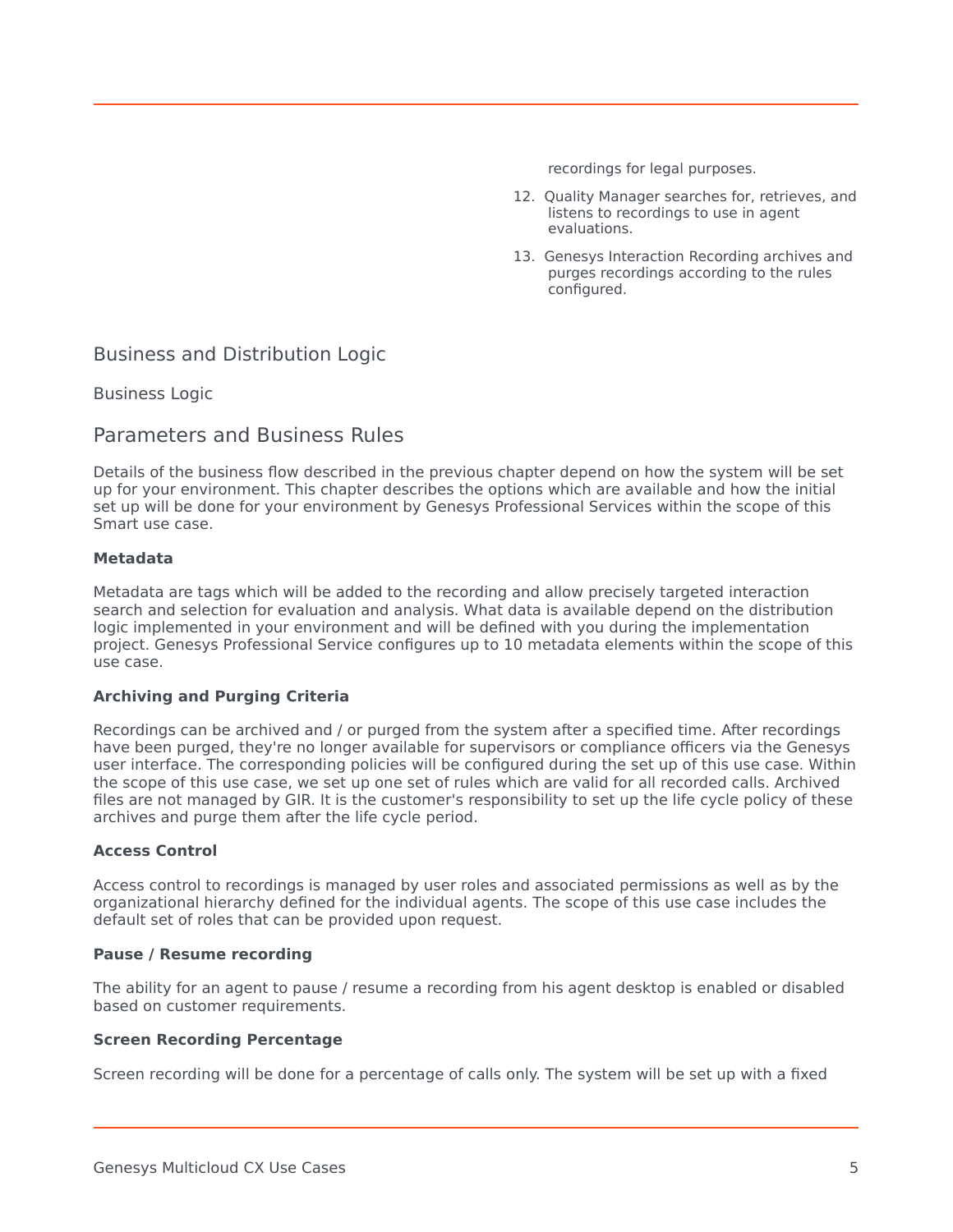percentage. Audio will be recorded in 100 percent of the cases.

Distribution Logic

There is no applicable content for this section.

## <span id="page-5-0"></span>User Interface & Reporting

#### <span id="page-5-1"></span>Agent UI

- The agent has the optional capability to pause/resume a recording when confidential information is passed via the call via his agent desktop.
- IT installs the Screen Recording Service on the agent's desktop.

#### <span id="page-5-2"></span>Reporting

#### Real-time Reporting

There is no applicable content for this section.

#### Historical Reporting

Historical reporting is provided by templates in the SpeechMiner UI (business interface), which is part of Genesys Interaction Recording.

In addition to the historical reporting, Genesys Interaction Recording provides audit logs for recording access. These audit logs contain the following information:

- Who accessed a recording
- Which recording
- When
- Deletions
- Playback requests
- Exports
- Report exports
- Customer ID
- Interaction Type
- Reason Code
- All attached metadata
- Archive and Purging logs